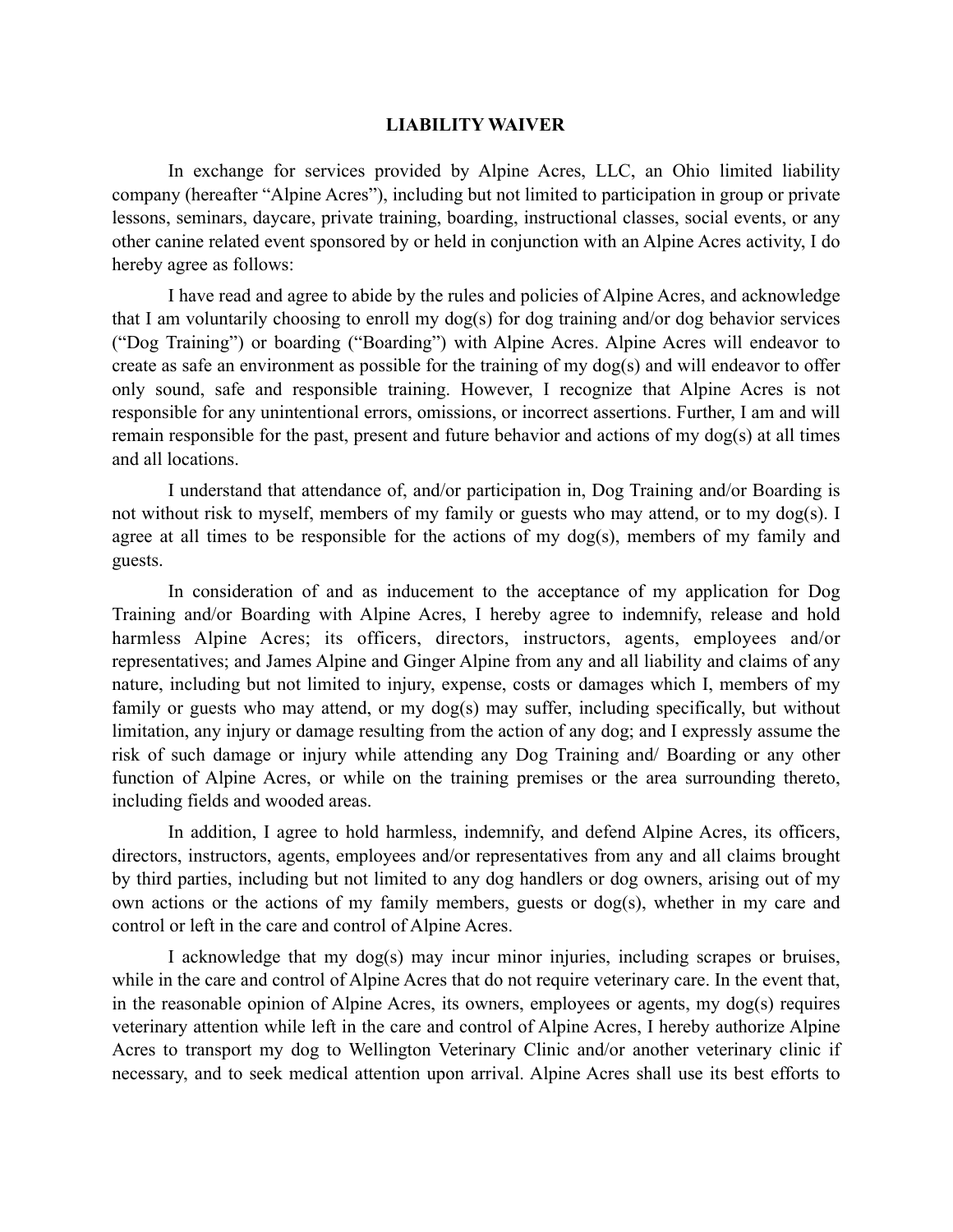contact me while transporting my dog(s). I agree to promptly pay all costs incurred for the treatment of my dog(s).

 I acknowledge that I will follow the instructions of Alpine Acres's employees and abide by all rules established by those events I attend. I agree to keep my dog(s) on leash and under control at all times except when off leash activity is permitted by the employee. Failure to follow the rules of Alpine Acres or its employees may result in excusal from any event without refund.

 Alpine Acres makes no representation or warranty that the techniques taught will be appropriate or successful for my dog(s) or for those dogs I may train in the future. I agree to use the training techniques learned at Alpine Acres in a responsible manner. I further agree to hold harmless, indemnify, and defend Alpine Acres, its officers, directors, instructors, agents, employees and/or representatives from any injury or damage resulting from my use of techniques learned at Alpine Acres.

 I agree at all times to clean up after my dog(s) and to dispose of any waste in a responsible manner in the containers provided by Alpine Acres. I acknowledge that I may be excused from an event without refund if I fail to clean up after my dog(s)

 I acknowledge that no refund of payment will be paid for events that I skip or fail to attend. If an event is cancelled by Alpine Acres due to weather or any other reason, Alpine Acres shall use its best efforts to reschedule such event at the convenience of the staff of Alpine Acres. I acknowledge that such rescheduled event may be at a different time or on a different day than originally scheduled.

 I represent and warrant that I have provided an accurate history of any aggression or behavior issues, both towards humans and other animals, which are known to me prior to Boarding my dog(s) and have advised Alpine Acres of any medical issues and allergies known to me. If my dog requires medication while Boarding, I have provided sufficient medication for the length of Boarding and advised Alpine Acres as to proper dosing and administration of such medication. In the event that I fail to provide sufficient food for my dog during Boarding, I acknowledge that Alpine Acres shall endeavor to feed my dog adequate food and that I will be charged an additional fee for such service. Such food may or may not be brand/type of food to which my dog is accustomed.

 I have read and understand the above-stated provisions, and agree to accept those responsibilities.

 $\mathcal{L}_\text{max}$  , and the contribution of the contribution of  $\mathcal{L}_\text{max}$ 

Signature of Actual Owner Date

If the dog will be handled at an event by a minor, signature of the parent or guardian is required.

Signature of Parent or Guardian

 $\mathcal{L}_\text{max}$  , where  $\mathcal{L}_\text{max}$  and  $\mathcal{L}_\text{max}$  and  $\mathcal{L}_\text{max}$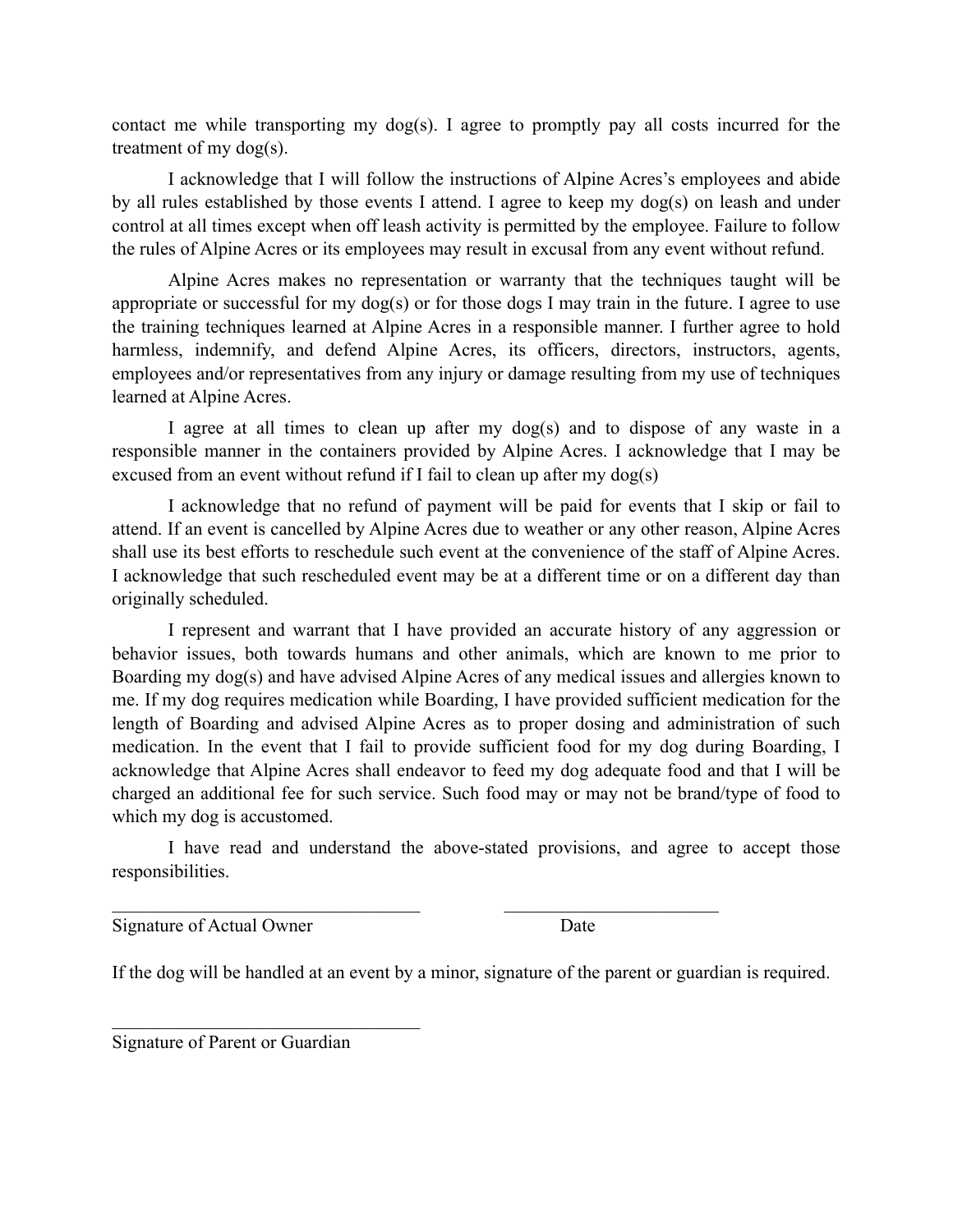**ALPINE ACRES, LLC.**  11014 Smith Road, Litchfield, OH 44253 (440) 465-6199 (phone)

## **BOARDING/DAYCARE REGISTRATION**

| Owner:                                                                           |  |
|----------------------------------------------------------------------------------|--|
|                                                                                  |  |
|                                                                                  |  |
| Name of Emergency Contact:                                                       |  |
|                                                                                  |  |
|                                                                                  |  |
| Veterinarian phone number:                                                       |  |
| Medications or allergies of pet:                                                 |  |
| Dosing instructions (if required while in boarding/daycare): ___________________ |  |
|                                                                                  |  |

**IF YOUR DOG IS ON A SPECIAL DIET AND/OR CANNOT EAT CERTAIN FOODS/TREATS, NOTIFY THE ALPINE ACRES'S STAFF WHEN DROPPING YOUR DOG OFF FOR BOARDING/DAYCARE. PLEASE BRING FOOD AND TREATS ALLOWED FOR YOUR DOG.** 

Boarding dropped off date and time: \_\_\_\_\_\_\_\_\_\_\_\_\_\_\_\_\_\_\_\_\_\_\_\_\_\_\_\_\_\_\_\_\_\_\_\_\_\_\_\_\_\_\_

 $\mathcal{L}_\text{max}$  , and the contribution of the contribution of the contribution of the contribution of the contribution of the contribution of the contribution of the contribution of the contribution of the contribution of t

Boarding pick up date and time:

## **FAILURE TO DROP OFF OR PICK UP YOUR DOG WITHIN THE STATED DATE/TIMES MAY RESULT IN EXTRA CHARGES.**

I acknowledge that my dog may interact with other dogs during boarding/daycare and that play between dogs can be rough at times. In the event that interaction between my dog and other dogs